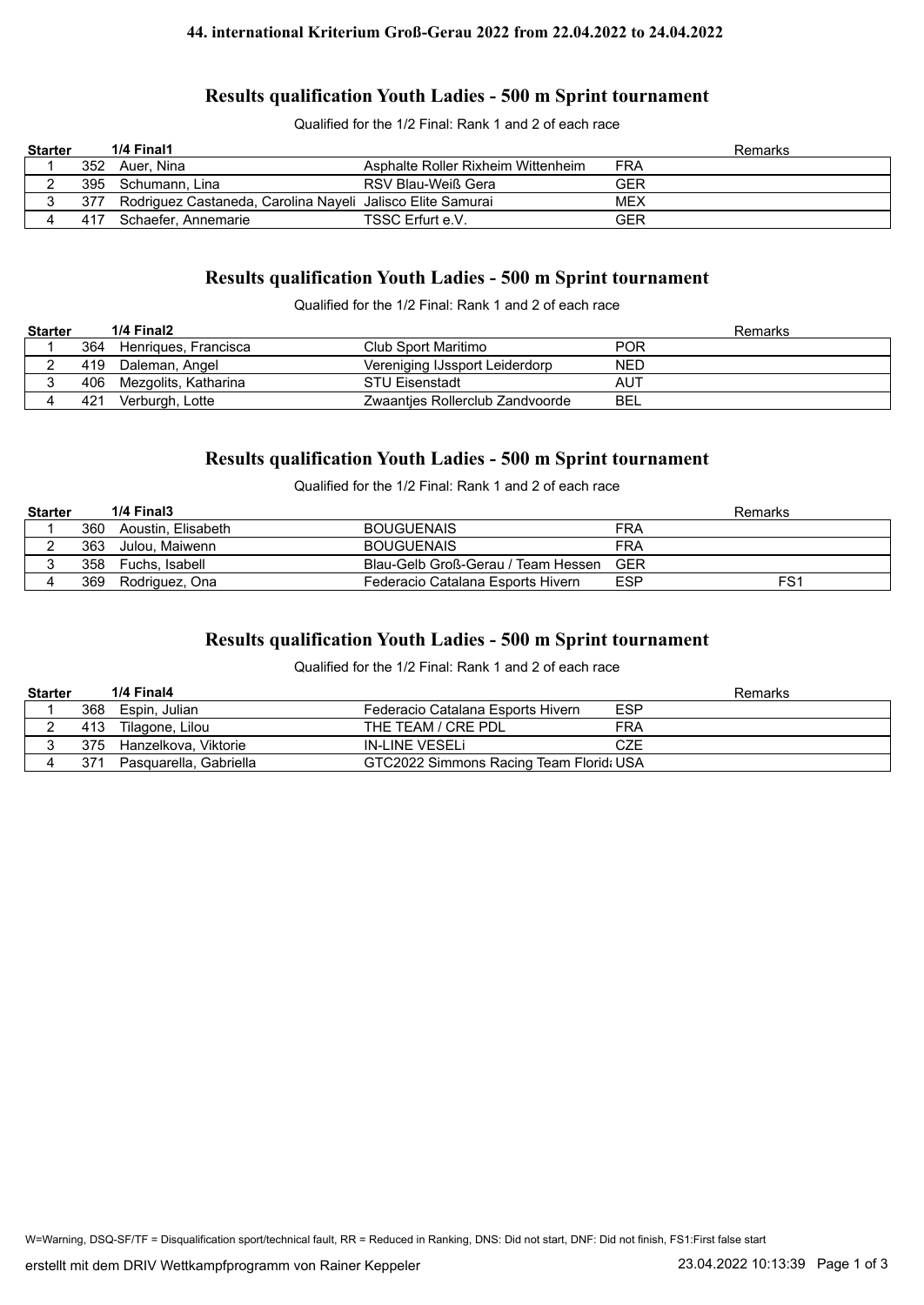#### **Results qualification Youth Ladies - 500 m Sprint tournament**

Qualified for the 1/4 Final: 16 best time

| <b>Results</b> | <b>Qualification1</b>                                   |                                                  |            |                | Rank | Points/Time Remarks |          |
|----------------|---------------------------------------------------------|--------------------------------------------------|------------|----------------|------|---------------------|----------|
|                | 358 Fuchs, Isabell                                      | Blau-Gelb Groß-Gerau / Tear                      | <b>GER</b> | 1              |      | 46,448              |          |
|                | 371 Pasquarella, Gabriella                              | GTC2022 Simmons Racing 1                         | <b>USA</b> | $\overline{c}$ |      | 46,545              |          |
|                | 397 Pracharova, Johana                                  | RTS Praha                                        | <b>CZE</b> | 3              |      | 47,302              |          |
|                | 384 Forstova, Jesika                                    | <b>KSBM Praha</b>                                | <b>CZE</b> | 4              |      | 47,775              |          |
|                | 359 Abassou, Soumia                                     | <b>BOUGUENAIS</b>                                | <b>FRA</b> | 5              |      | 47,914 FS1          |          |
| <b>Results</b> | <b>Qualification2</b>                                   |                                                  |            |                | Rank | Points/Time Remarks |          |
|                | 398 Pracharova, Monika                                  | RTS Praha                                        | <b>CZE</b> | 1              |      | 48,013              |          |
|                |                                                         | Inline Club Mittelland                           | SUI        | $\overline{2}$ |      |                     |          |
|                | 372 Spurgeon, Nadia                                     |                                                  | <b>ESP</b> | 3              |      | 48,250              |          |
|                | 370 Seoane, Monica                                      | Federacio Catalana Esports                       | COL        |                |      | 48,292              | n.a.Sta. |
|                | 418 Yanez, Maria Jose                                   | <b>Union Norte</b>                               |            |                |      |                     |          |
|                | 367 Remmert, Hannah                                     | ERSG Darmstadt / Team Hes                        | <b>GER</b> |                |      |                     | n.a.Sta. |
| <b>Results</b> | Qualification3                                          |                                                  |            |                | Rank | Points/Time Remarks |          |
|                | 369 Rodriguez, Ona                                      | Federacio Catalana Esports                       | <b>ESP</b> | 1              |      | 46,569 FS1          |          |
|                | 403 Hradecka, Tereza                                    | Sokol Bochovice II                               | <b>CZE</b> | $\overline{c}$ |      | 48,598              |          |
|                | 410 Palakovics, Fanni                                   | Tatabanya Team                                   | <b>HUN</b> | 3              |      | 48,948              |          |
|                | 392 Malu, Marie                                         | Reko Rollerclub Zemst                            | <b>BEL</b> | 4              |      | 49,076              |          |
|                | 411 Nilssen, Paula Ellen                                | Team Kenya                                       | <b>KEN</b> |                |      |                     | n.a.Sta. |
| <b>Results</b> | <b>Qualification4</b>                                   |                                                  |            |                | Rank | Points/Time Remarks |          |
|                | 419 Daleman, Angel                                      | Vereniging IJssport Leiderdo                     | <b>NED</b> | 1              |      | 45,885              |          |
|                | 355 Braun, Violette                                     | Bischheim Strasbourg Skatin FRA                  |            | $\overline{2}$ |      | 48,053              |          |
|                | 402 Van Der Terp, Jasmin                                | Skeelervereniging IDS (West NED                  |            | 3              |      | 51,320              |          |
|                | 409 Thomsen, Freja                                      | <b>Talent Team Denmark</b>                       | <b>DEN</b> | 4              |      | 56,047              |          |
|                | 366 Pasten Le-fort, Catalina                            | Colo Colo                                        | <b>CHL</b> |                |      |                     | n.a.Sta. |
|                |                                                         |                                                  |            |                |      |                     |          |
| <b>Results</b> | Qualification5<br>417 Schaefer, Annemarie               | TSSC Erfurt e.V.                                 | <b>GER</b> | 1              | Rank | Points/Time Remarks |          |
|                |                                                         | Rolschaatsclub Heverlee                          | <b>BEL</b> | $\overline{2}$ |      | 46,875<br>46,934    |          |
|                | 393 Leemans, Louka                                      |                                                  | <b>GER</b> | 3              |      |                     |          |
|                | 399 Boehm, Rosalie                                      | Sc DHfK Leipzig<br><b>KNSB Talent Team Noord</b> | <b>NED</b> | 4              |      | 47,444              |          |
|                | 382 Steegstra, Isa<br>373 Hansen, Nanna Ahlmann         | <b>Inline Team Denmark</b>                       | <b>DEN</b> | 5              |      | 47,649              |          |
|                | 387 Garcia, Isabella                                    | Patin K-ribe Club. PKC                           | COL        |                |      | 53,699              | n.a.Sta. |
|                |                                                         |                                                  |            |                |      |                     |          |
| <b>Results</b> | Qualification6                                          |                                                  |            |                | Rank | Points/Time Remarks |          |
|                | 360 Aoustin, Elisabeth                                  | <b>BOUGUENAIS</b>                                | <b>FRA</b> | 1              |      | 45,780              |          |
|                | 377 Rodriguez Castaneda, Carolina Jalisco Elite Samurai |                                                  | <b>MEX</b> | $\overline{c}$ |      | 45,946              |          |
|                | 375 Hanzelkova, Viktorie                                | <b>IN-LINE VESELi</b>                            | <b>CZE</b> | 3              |      | 46,463              |          |
|                | 389 Boos, Janne                                         | Radboud Inline-skating                           | <b>NED</b> | 4              |      | 48,482              |          |
|                | 362 Dano, Ambre                                         | <b>BOUGUENAIS</b>                                | <b>FRA</b> | 5              |      | 50,032              |          |
|                | 388 Jimenez Atencia, Cher                               | Patin K-ribe Club. PKC                           | COL        |                |      |                     | n.a.Sta. |
| <b>Results</b> | <b>Qualification7</b>                                   |                                                  |            |                | Rank | Points/Time Remarks |          |
|                | 406 Mezgolits, Katharina                                | <b>STU Eisenstadt</b>                            | <b>AUT</b> | 1              |      | 46,387              |          |
|                | 421 Verburgh, Lotte                                     | Zwaantjes Rollerclub Zandvc BEL                  |            | $\overline{c}$ |      | 46,575              |          |
|                | 420 Marlein, Caley                                      | Zwaantjes Rollerclub Zandvc                      | <b>BEL</b> | 3              |      | 48,200              |          |
|                | 408 Szabo, Laura                                        | Szombathelyi Sportiskola                         | <b>HUN</b> | 4              |      | 50,490              |          |
|                | 414 Czäczine, Zora Lilly                                | <b>TSG Aufbau Union Dessau</b>                   | <b>GER</b> | 5              |      | 50,745 FS1          |          |
|                | 401 Van Der Wier, Silke                                 | Skeelervereniging de Draai                       | <b>NED</b> | 6              |      | 52,025              |          |
| <b>Results</b> | <b>Qualification8</b>                                   |                                                  |            |                | Rank | Points/Time Remarks |          |
|                | 412 Roger, Sarah                                        | THE TEAM / CRE PDL                               | <b>FRA</b> | 1              |      | 47,080              |          |
|                | 365 Ladeira, Leonor                                     | Club Sport Maritimo                              | <b>POR</b> | $\overline{2}$ |      | 47,206              |          |
|                | 353 Kaiser, Katja                                       | Arena Geisingen inlineSport                      | <b>GER</b> | 3              |      | 47,397              |          |
|                | 361 Collange, Axelle                                    | <b>BOUGUENAIS</b>                                | <b>FRA</b> | 4              |      | 47,407              |          |
|                | 356 Weber, Anna                                         | Blau-Gelb Groß-Gerau                             | <b>GER</b> | 5              |      | 48,068              |          |
|                | 357 Wenisch, Sara                                       | Blau-Gelb Groß-Gerau                             | <b>GER</b> | 6              |      | 53,117              |          |
| <b>Results</b> | Qualification9                                          |                                                  |            |                | Rank | Points/Time Remarks |          |
|                | 413 Tilagone, Lilou                                     | THE TEAM / CRE PDL                               | <b>FRA</b> | 1              |      | 45,852              |          |
|                | 381 Nijboer, Sophie                                     | <b>KNSB Talent Team Noord</b>                    | <b>NED</b> | $\overline{2}$ |      | 48,524              |          |
|                | 400 Hänsel, Kira                                        | <b>SC DHfK Leipzig</b>                           | <b>GER</b> | 3              |      | 48,647              |          |
|                | 354 Hoffmann, Lea                                       | Asphalte Roller Rixheim Witt FRA                 |            | 4              |      | 48,937              |          |
|                |                                                         |                                                  |            |                |      |                     |          |

W=Warning, DSQ-SF/TF = Disqualification sport/technical fault, RR = Reduced in Ranking, DNS: Did not start, DNF: Did not finish, FS1:First false start